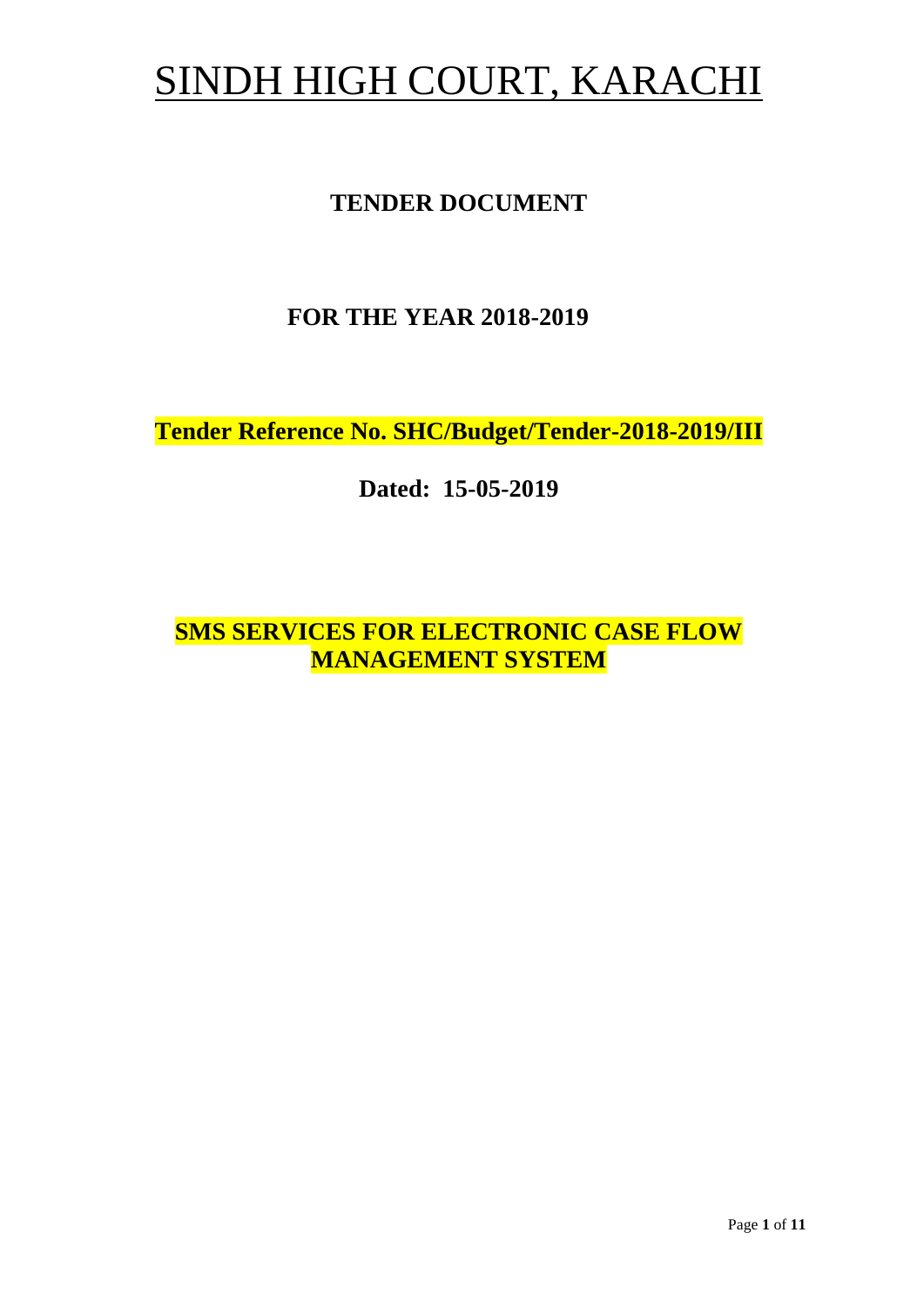## **Contents**

| 9. |  |
|----|--|
|    |  |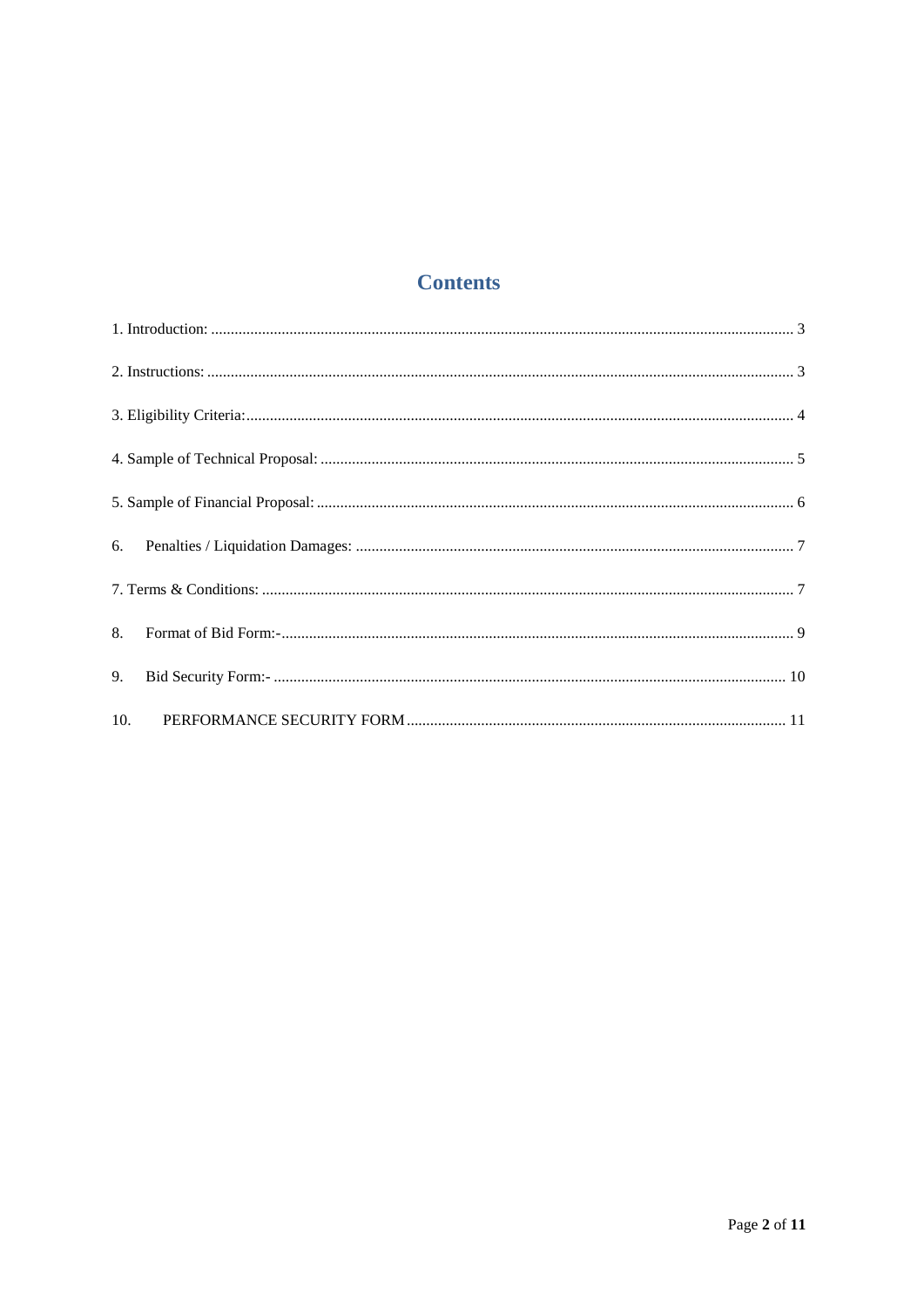### <span id="page-2-1"></span><span id="page-2-0"></span>**1. Introduction:**

#### Dear Tenderer:

The **SINDH HIGH COURT (SHC)** is the highest judicial institution of the province of [Sindh.](https://en.wikipedia.org/wiki/Sindh) We are interested to avail the *services of SMS for our Electronic Case Flow Management System*, as per specifications mentioned in tender document, from your esteemed firm / agency.

#### **2. Instructions:**

- (a) The Sindh High Court, Karachi (SHC) expects that aspirant service provider should furnish copies of all the required documents to ensure a transparent and genuine presentation.
- (b) Kindly do not leave any column/item blank. If you need more space please attach a paper & clearly mention item/column name or number etc. that referred the column/item of the Tender Form.
- (c) Tender document which includes full details of items and other terms & conditions may be downloaded free of cost from [www.sindhhighcourt.gov.pk](http://www.sindhhighcourt.gov.pk/) and [www.spprasindh.gov.pk.](http://www.spprasindh.gov.pk/)
- (d) The last date to submit the Tender Document, separate technical  $\&$  financial proposals along with relevant documents in sealed envelopes is **31st May, 2019** in the Office of the Director General (Finance & Accounts), Sindh High Court, Karachi, as reflected in NIT.
- (e) **The technical proposals will be opened on the same day** in the presence of representatives who may care to attend as reflected in NIT.
- (f) Date and time of opening of **financial proposals** will be uploaded on the official websites of Sindh High Court.
- (g) **Bid Security of 2% of total amount** will be deposited along with Tender Document in shape of PAY ORDER / DEMAND DRAFT/ BANK GUARANTEE in the name of Registrar, Sindh High Court, Karachi.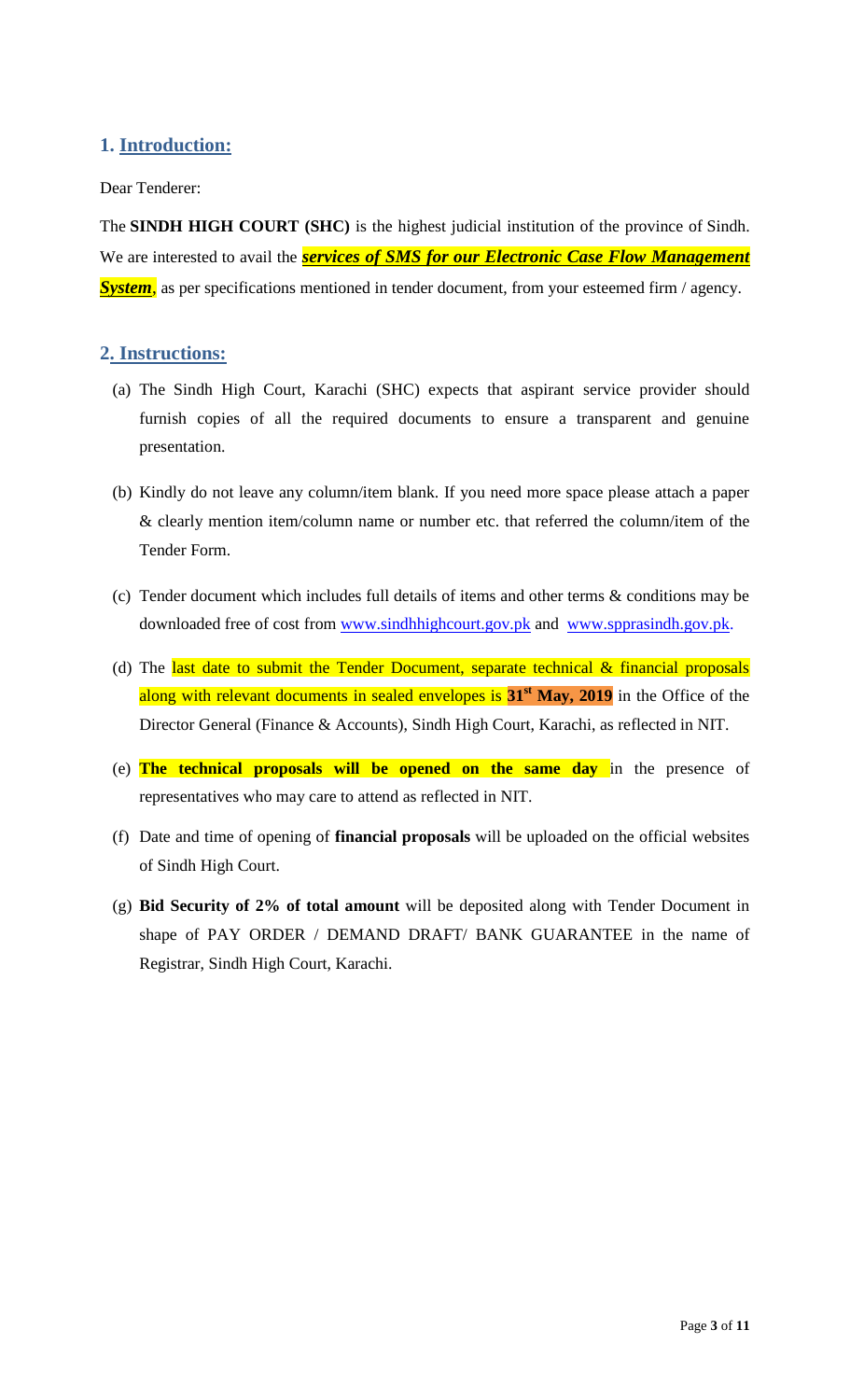## <span id="page-3-0"></span>**3. Eligibility Criteria:**

Following documents must be furnished in separate envelop before the opening of Technical Proposal.

| S.N                          | <b>Basic</b><br><b>Requirement</b> | <b>Specific Requirement</b>                                                                                                                                                                                                                                                                  | <b>Documentary proof</b><br><b>Required (Please mention</b><br><b>Reference Page#)</b>                                                                                   |
|------------------------------|------------------------------------|----------------------------------------------------------------------------------------------------------------------------------------------------------------------------------------------------------------------------------------------------------------------------------------------|--------------------------------------------------------------------------------------------------------------------------------------------------------------------------|
| 1                            | <b>Company</b><br><b>Profile</b>   | <b>Company Profile</b>                                                                                                                                                                                                                                                                       | Profile of company/firm<br>along with copies of<br>relevant documents                                                                                                    |
| $\overline{2}$               | <b>Legal Entity</b>                | The Bidder should be in Operations in<br>Pakistan                                                                                                                                                                                                                                            | Copy of Certificate(s) of<br>incorporation or<br>Registration document<br>showing legal status for<br>operations in Pakistan.                                            |
| 3                            | <b>Status</b>                      | The Bidder Must have valid license or<br>letter of authorization by the authority<br>to provide the SMS services.                                                                                                                                                                            | Certificate of valid license<br>of provided Services                                                                                                                     |
| $\overline{4}$               | <b>Blacklisting</b>                | Bidder shall not be eligible to<br>participate in this project if the firm has<br>been blacklisted/debarred by any<br>Government/ Semi Government<br>organization in Pakistan in participating<br>in any procurement activities for<br>fraudulent or corrupt practices, or in<br>litigation. | An affidavit to the effect<br>that the firm has not been<br>blacklisted/debarred/in<br>litigation with/ by any<br>Government/ Semi<br>Government organization            |
| 5                            | PTA<br><b>Authorization</b>        | Bidders should provide<br>Authorization Letter from PTA specific<br>to such services.                                                                                                                                                                                                        | <b>Authorization Letter from</b><br><b>PTA</b>                                                                                                                           |
| <b>Tax Registration</b><br>6 |                                    | Bidders should be registered with<br>relevant tax authorities.                                                                                                                                                                                                                               | Copies of relevant Tax<br><b>Registration Certificates.</b>                                                                                                              |
| 7                            | <b>Financial</b><br>Turnover       | Total Financial turnover of at least 10<br>million during the last three years.                                                                                                                                                                                                              | Financial statement or<br>bank statement or both are<br>required                                                                                                         |
| 8                            | <b>Work Orders</b>                 | At least three years' experience.                                                                                                                                                                                                                                                            | Copies of at least three<br>(03) Work Orders of<br>similar nature during the<br>last three years along with<br><b>Completion Certificates</b><br>for the work completed. |

It is undertaken that all the above mentioned documents have been provided in the sequence as mentioned above. It is fully understood that in case of non-compliance of eligibility criteria, our technical proposal will not be evaluated and no liability would be incur against High Court of Sindh for rejection of tender.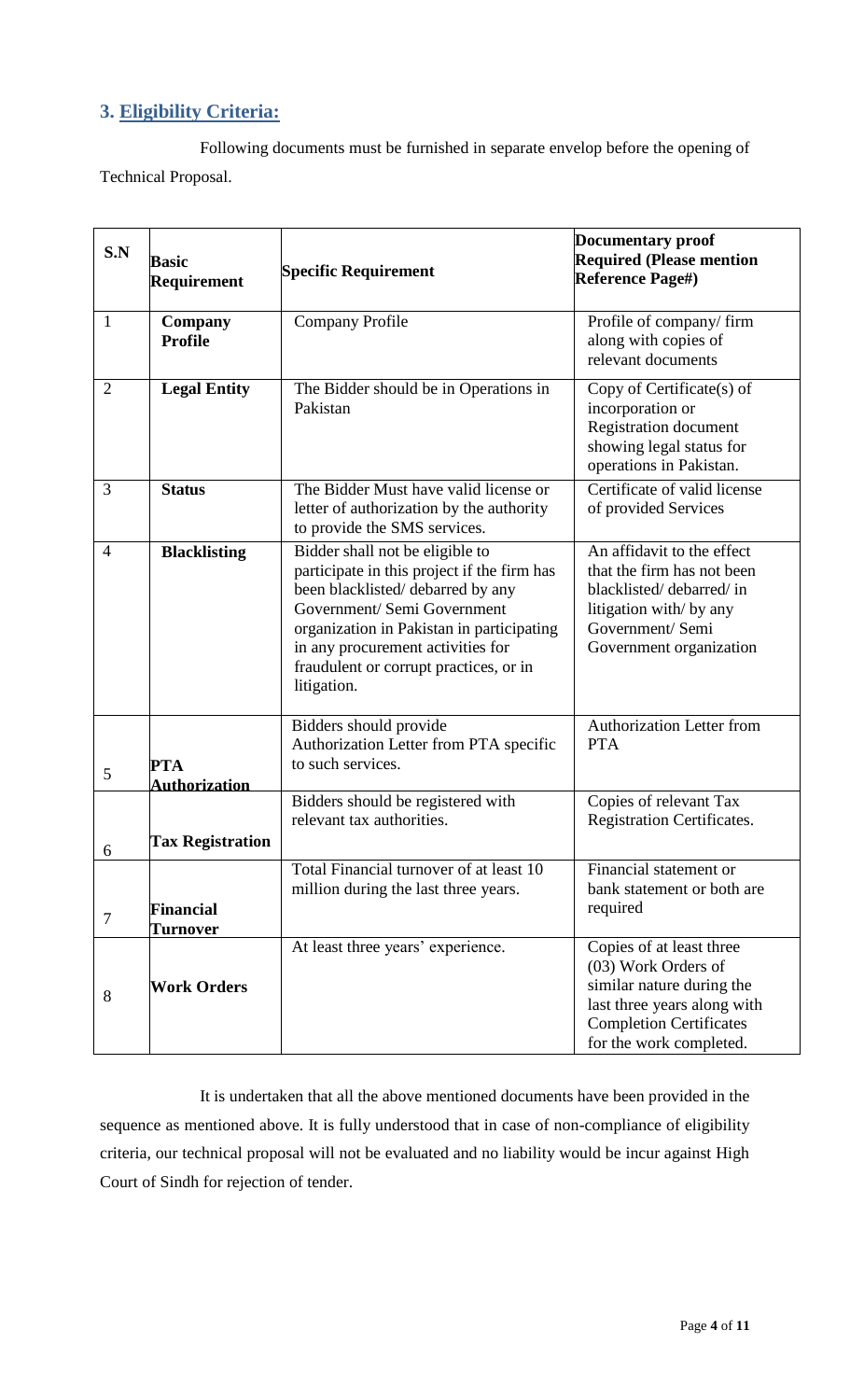<span id="page-4-0"></span>

| <b>Name</b>        |  |
|--------------------|--|
| <b>Designation</b> |  |
| <b>Signature</b>   |  |
| <b>Stamp</b>       |  |

## **4. Sample of Technical Proposal:**

- 1. Technical Proposal must include complete technical specifications.
- 2. Technical Proposal should be sealed in separate envelope.

*To be printed on the letter head of firm/supplier.*

## **Branded Bulk SMS Service Requirement (Technical Requirement)**

| S.No             | <b>Description</b>                                                                 |
|------------------|------------------------------------------------------------------------------------|
| 1.               | Service Delivery on all networks including Ported numbers.                         |
| 2.               | API Required for Sending SMS from PHP, .net or Java with working Example.          |
| 3.               | Masking/Short Code Masking (UPTO 5) Required and 4 digit short code                |
|                  | preferably (0742).                                                                 |
| $\overline{4}$ . | Through Put 2000 SMS/Minute or Above.                                              |
| 5.               | Delivery Report i.e (Mobile Switch Off/Out of Service, Delivered to                |
|                  | Network(date and time), Delivered to Handset(date and time))                       |
| 6.               | MNP SMS Must be delivered to ported number to any other network                    |
| 7.               | <b>Delivery Time:</b> Every SMS must be delivered within 10 seconds or not greater |
|                  | than 1 Minute.                                                                     |
| 8.               | Service Availability: 24/7/365 hours service availability is required.             |
| 9.               | Blacklisting of Masking/Short Code: Masking and short code should not be           |
|                  | blacklisted at any network working in the country.                                 |
| 10.              | Sending Route: All the messages should be sent via transactional route and not     |
|                  | via promotional route.                                                             |
| 11.              | Smart queuing technology to ensure Automatic failover & dynamic gateway            |
|                  | routing                                                                            |
| 12.              | Service should support character length more than 160 characters and support       |
|                  | Urdu/Sindhi and Special Character !#\$%^&*()_+                                     |

**Stamp & Signature**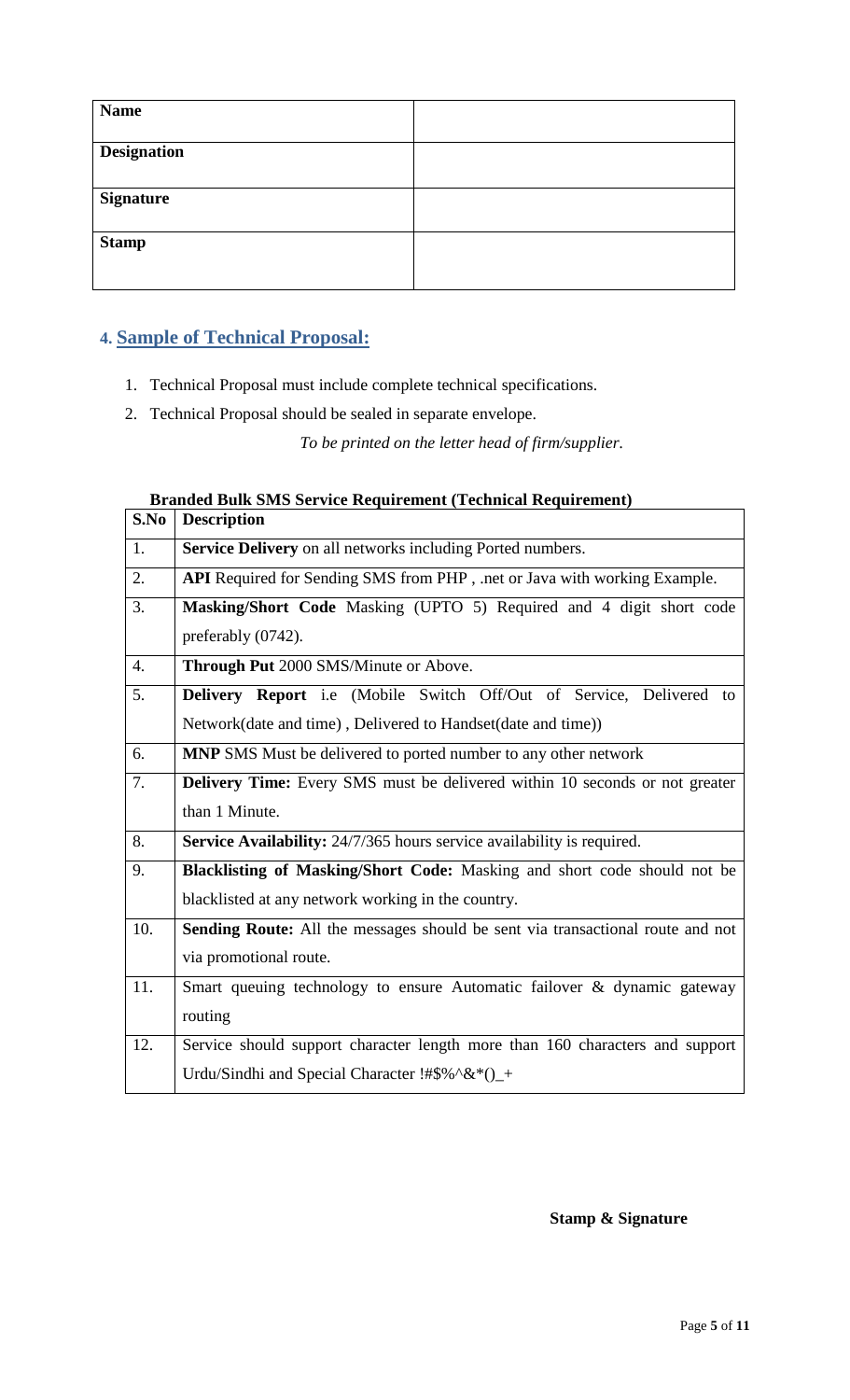# <span id="page-5-0"></span>**5. Sample of Financial Proposal:**

- 1. Financial proposal should be sealed in separate envelope.
- 2. Financial Proposal must be submitted on letter head of company.
- 3. Payment shall not be made in advance. Monthly Payment shall be made after availing monthly service and monthly charges shall be paid on provision of invoice after each preceding month.
- 4. This is only format of Financial Proposal. Kindly do not write anything in the box below.

| Sr.<br>No. | <b>ITEM</b> | <b>Minimum Specification</b>                                                                                                            | Unit<br>Cost<br>PKR. | <b>Total Cost</b><br>inclusive of all<br>  Govt Tax in<br>PKR. |
|------------|-------------|-----------------------------------------------------------------------------------------------------------------------------------------|----------------------|----------------------------------------------------------------|
|            | One SMS     | per specifications<br>As<br>mentioned under<br><b>Technical Requirement</b><br>including web portal<br>service and technical<br>support |                      |                                                                |

(To be filled by the bidder as part of Financial Proposal)

#### **USAGE DETAIL (Approx)**

| Daily Usage          | $\leq 25000$  |
|----------------------|---------------|
| <b>Monthly Usage</b> | $\leq 650000$ |
| (26 Working Days)    |               |

Note: The number of SMS may be reduced during court vacations and gazette holidays.

**Stamp & Signature**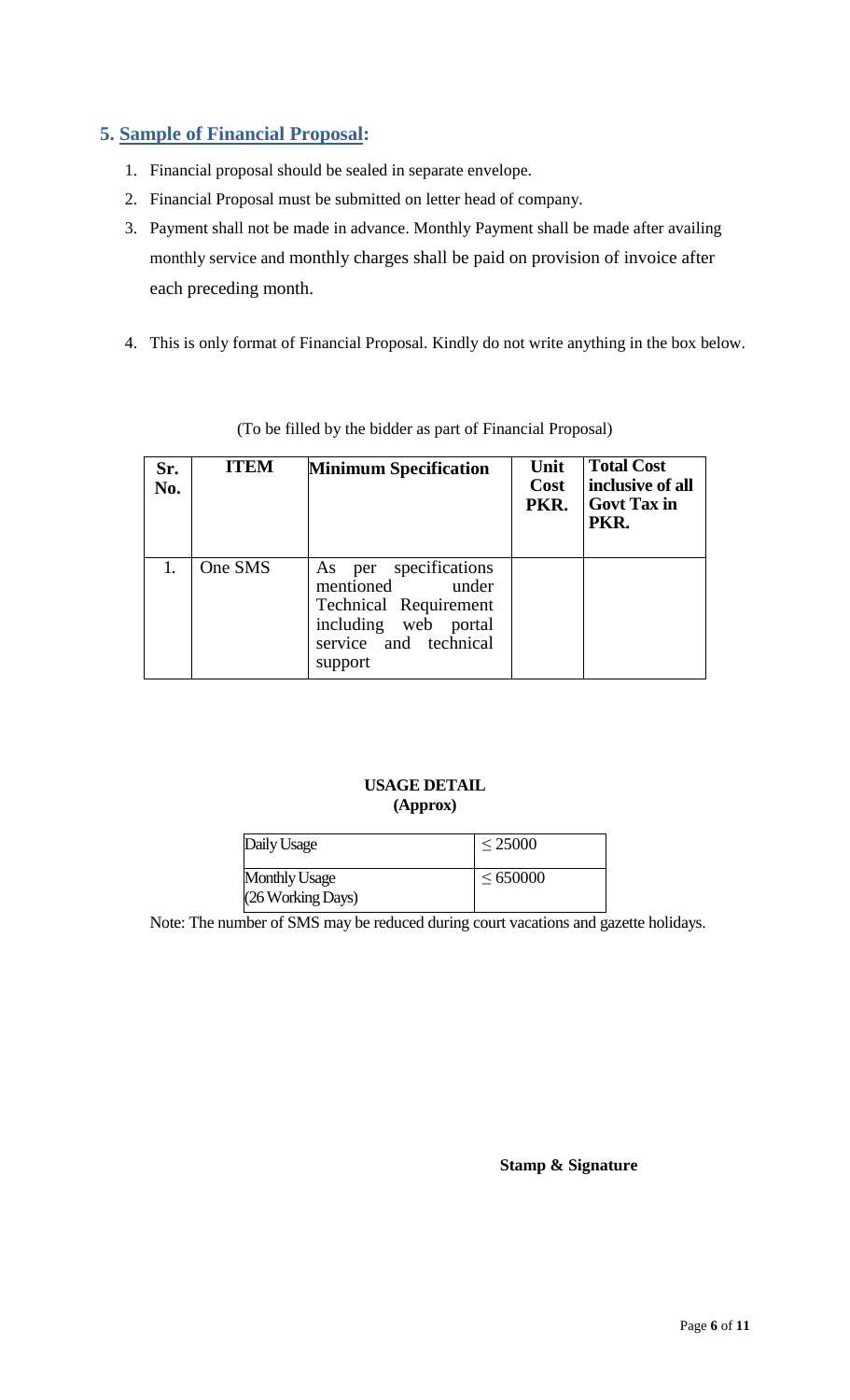#### <span id="page-6-0"></span>**6. Penalties / Liquidation Damages:**

- 1. In case of delay in delivery of item / services as per contract as defined in the scope of work in this RFP, the Registrar, Sindh High Court reserves the right to impose a penalty not exceeding 1% of the total amount of the contract at the rate of 0.25% for each week of delay in handing over service(s).
- <span id="page-6-1"></span>2. If the work is not executed according to the satisfaction of the Registrar, as per the scope of work, the Registrar reserves the right to reject it altogether or impose a penalty not exceeding 5% of the contract amount for the initial top up.

## **7. Terms & Conditions:**

- 1. Tender document which includes full details of items and other terms & conditions can be downloaded free of cost from [www.sindhhighcourt.gov.pk](http://www.sindhhighcourt.gov.pk/) and [www.spprasindh.gov.pk.](http://www.spprasindh.gov.pk/)
- 2. Single Stage-Two Envelope method will be adopted for bidding process as per rules.
- 3. Company Profile along with relevant documents be attached with this document.
- 4. The rates quoted shall remain valid for one year.
- 5. The bidder should quote its rates clearly, in the Financial Proposal in both figures and words.
- 6. The provided equipment shall remain property of the successful service provider, whereas SHC shall pay rent of the equipment, included in the monthly charges.
- 7. Software should be arranged through the legal channels by providing all duties/taxes (if any) levied by the Govt. and towards this end.
- 8. Sindh High Court reserves the rights to cancel the tender, accept or reject any tender as per rules.
- 9. No transportation charges will be paid for any of the services.
- 10.The contract shall be terminated in case of violation of terms and conditions by the contractors.
- 11. All bids must be accompanied by an earnest money/ security of **2% of total annual fee**. The bid security of unsuccessful bidder will be released by SHC after award of work or after expiry of bid validity period as per rules whereas the bid security money of successful bidder will be released after the submission of performance security equivalent to 10% of annual contract price.
- 12.In case of any difference or dispute arises between the parties, the same shall be dealt with as per rules.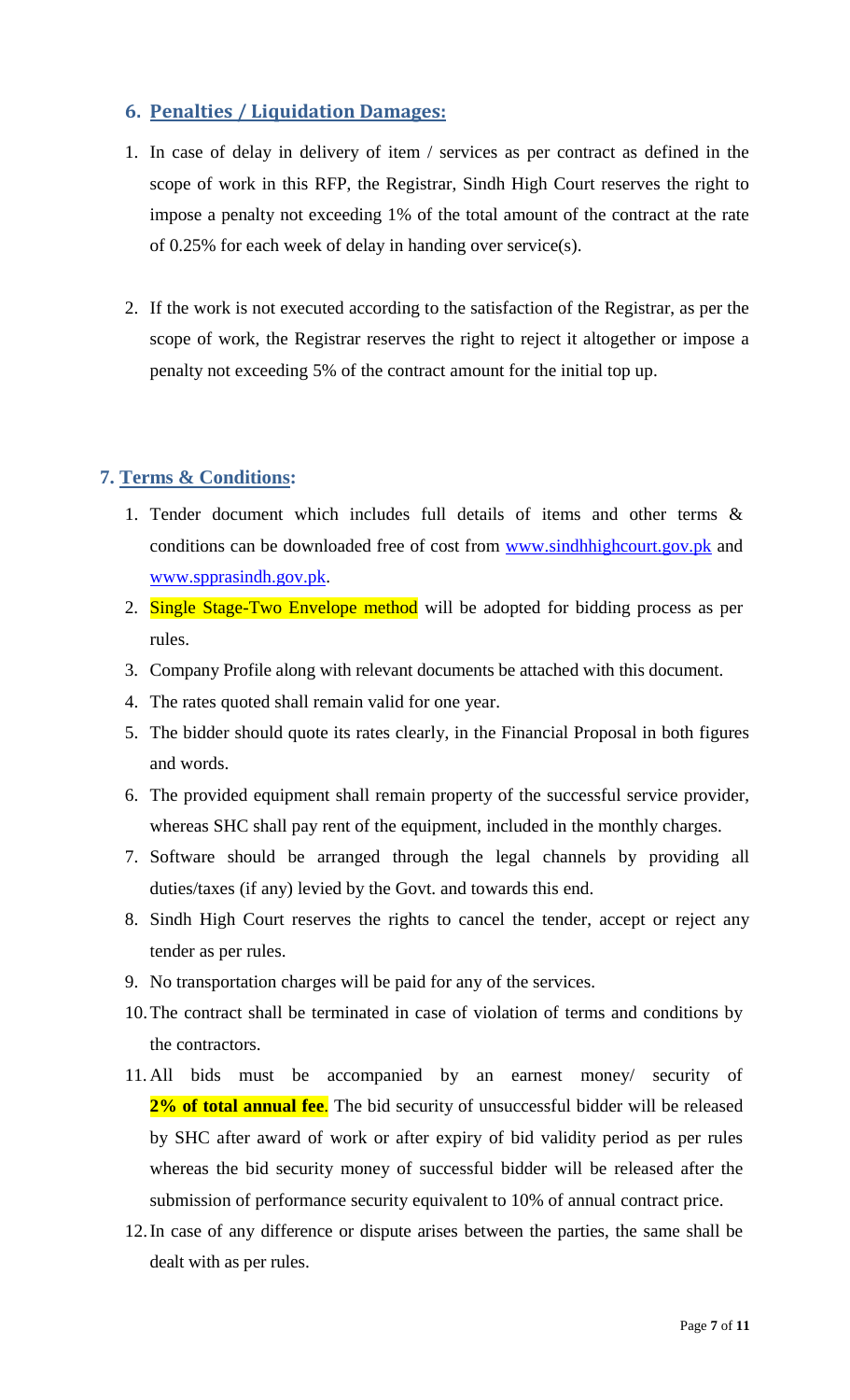- 13.All rules, regulations and policies will be governed in accordance to the SPPRA.
- 14.General Sales Tax will be paid on applicable items only by the company/firm/agency.
- 15. The service provider will be liable for any mistakes in calculation of price/ rate and amount and shall be liable to suffer the loss arises at any stage of contract, due to mistakes in calculation or tax rates.
- 16.All Government taxes (including Income tax and stamp duty), levies and charges will be charged as per applicable rates / Work Order.
- 17. The contractor shall pay all the cost for preparation of legal documents of contract.
- 18.SSPRA Rules will be followed for all other terms and conditions not specified/ mentioned/ ambiguous in this tender document. Kindly read SPPRA Rules for further details.

It is hereby certified that the terms and conditions have been read, agreed upon and signed.

| M/s.                              |  |
|-----------------------------------|--|
| <b>Year of Establishment</b>      |  |
| <b>Name of contact Person</b>     |  |
| <b>Address</b>                    |  |
| <b>Sales Tax Registration No.</b> |  |
| <b>National Tax No.</b>           |  |
| Mobile No.                        |  |
| Telephone No.                     |  |
| Fax No.                           |  |
| E-mail                            |  |

**Stamp & Signature**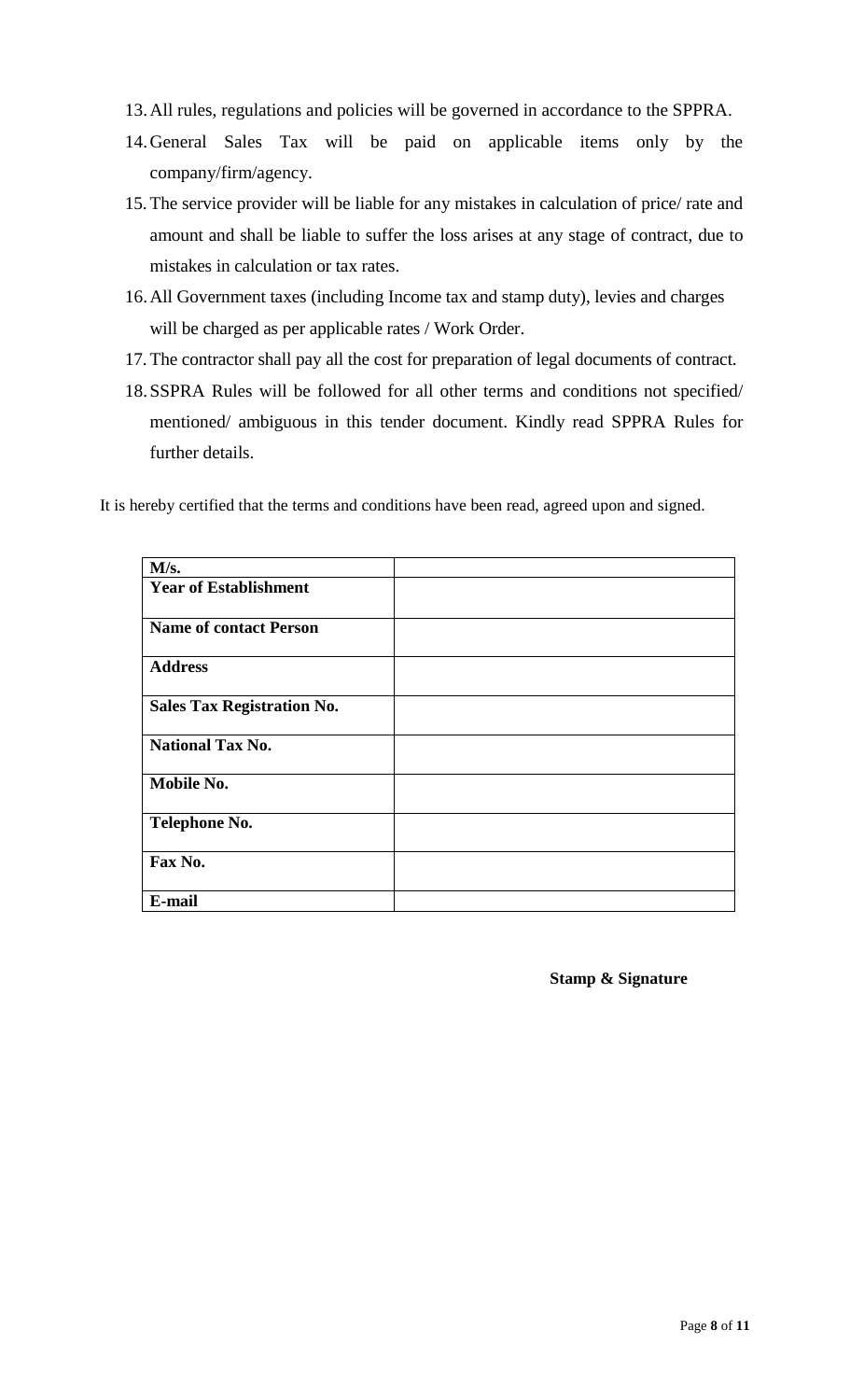#### <span id="page-8-0"></span>**8. Format of Bid Form:-**

To,

The Learned Registrar, High Court of Sindh, Karachi

Sir,

Having examined the bidding documents, we, the undersigned, offer our services for the **"\_\_\_\_\_\_\_\_\_\_\_\_\_\_\_\_\_\_\_"**in conformity with the said bidding documents for the Total Bid Price of Pak Rupees (in figures in words in words)  $\overline{\phantom{a}}$  ) and the contract of the contract of the contract of the contract of the contract of the contract of the contract of the contract of the contract of the contract of the contract of the contract of the contrac

or such other sums as may be ascertained in accordance with the Price Schedule attached hereto and made part of this bid.

We undertake, if our bid is accepted, to complete the works in accordance with the Contract Execution Schedule. If our Bid is accepted, we will provide the performance security in the sum equivalent to 10% for the due performance of the Contract.

We agree to abide by this Bid for the period of ninety (90) days from the date fixed for bid opening of the Instructions to Bidders, and it shall remain binding upon us and may be accepted at any time before the expiration of that period.

Until a formal Contract is prepared and executed, this Bid, together with your written acceptance thereof in your Notification of Contract Award, shall constitute a binding Contract between us.

We understand that you are not bound to accept the lowest-priced or any Bid that you may receive.

| Dated this--------------day of -----------------------2019 |                                           |
|------------------------------------------------------------|-------------------------------------------|
| <b>WITNESS</b>                                             | <b>BIDDER</b>                             |
| Signature ---------------------------                      | Signature -----------------------------   |
| Name --------------------------------                      | Name ---------------------------------    |
| Title --------------------------------                     | Title ----------------------------------- |
| Address ---------------------------                        | Address -----------------------------     |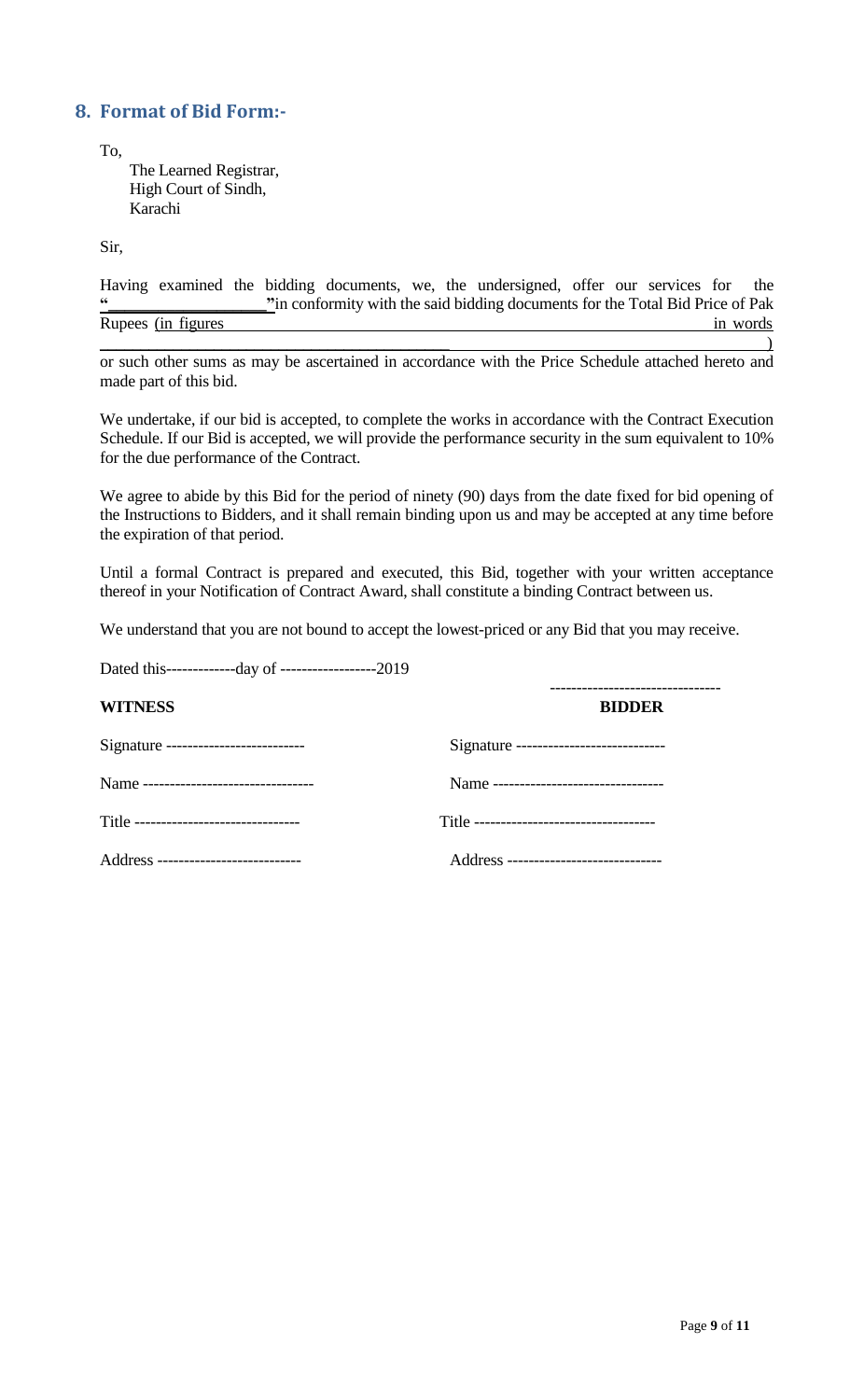#### <span id="page-9-0"></span>**9. Bid Security Form:-**

**WHEREAS** *[Name of Bidder]* (hereinafter called "**the Bidder**" has submitted its bid dated*[date]* for the **"Hiring of Fiber Optic Internet Services "**,(hereinafter called "**the Bid**").

**KNOW ALL MEN** by these presents that we *[Name of the Bank]* of *[Name of Country]* having our registered office at *[Address of Bank]* (hereinafter called "the Bank") are bound into the Registrar, High Court of SIndh, Karachi, Pakistan (hereinafter called "the Purchaser") in the sum of ---- -----------, for which payment well and truly to be made to the said Purchaser, the Bank binds itself, its successors and assigns, by these presents.

Sealed with the Common Seal of the Bank this---------------day of-------, 2019

#### **THE CONDITIONS** of this obligation are:

- 1. If the Bidder withdraws its Bid during the period of bid validity specified by the Bidder on the Bid Form; or
- 2. If the Bidder does not accept the corrections of his Total Bid Price; or

3. If the Bidder, having been notified of the acceptance of its Bid by the Purchaser during the period of bid validity:

- (a) Fails or refuses to furnish the performance security, in accordance with the Instructions to Bidders; or
- (b) Fails or refuses to execute the Contract Form, when requested. or

We undertake to pay to the Purchaser up to the above amount, according to, and upon receipt of, its first written demand, without the Purchaser having to substantiate its demand, provided that in its demand the Purchaser will note that the amount claimed by it is due to it owing to the occurrence of one or both or all the three above stated conditions, specifying the occurred condition or conditions.

This guarantee will remain in force up to the period of bid validity, and any demand in respect thereof should reach the Bank not later than such date.

> By [Bank] (Title) Authorized Representative